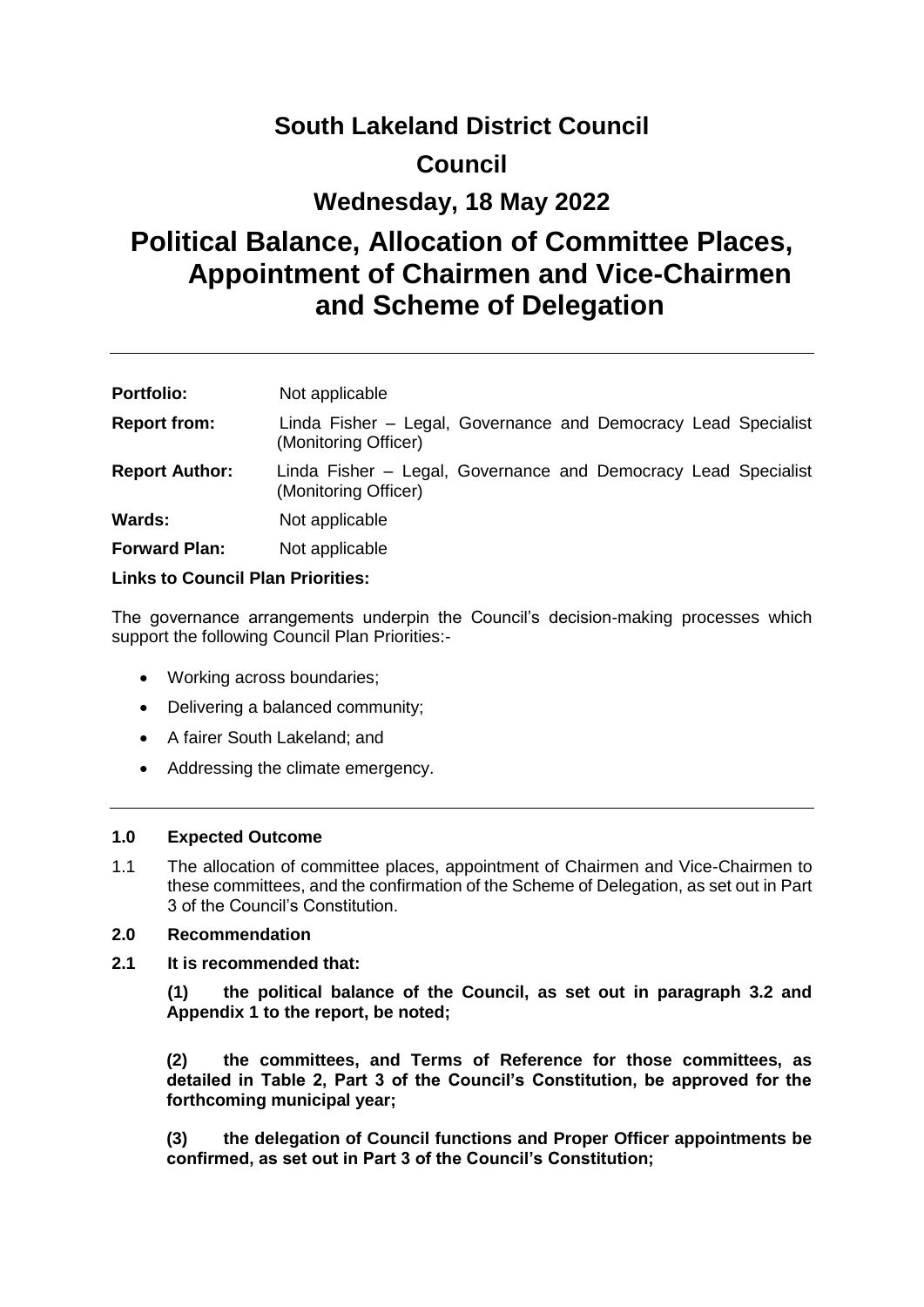**(4) the size of the committees, as detailed in Appendix 2 to this report (to follow), be approved;** 

**(5) seats of each committee be allocated to political groups in accordance with Appendix 2 to this report (to follow);** 

**(6) seats on those committees which are not subject to political balance rules be allocated in accordance with Appendix 2 to this report (to follow);** 

**(7) nominations of councillors to serve on each committee be received (details to be circulated at the meeting);**

**(8) consideration be given to the appointment of chairs and vice-chairs of the committees listed at Appendix 2 to the report (to follow) (details to be circulated at the meeting);**

**(9) the delegation of executive functions, as confirmed by the Leader, and set out in Part 3(4) of the Council's Constitution, be noted;** 

**(10) consideration be given to the appointment of a representative and a substitute, from the membership of the Overview and Scrutiny Committee, to Cumbria County Council's Health Scrutiny Committee for the forthcoming year;**

**(11) volunteers be sought for three Members of the Licensing Committee and one substitute to sit on a Licensing Sub-Committee on Monday, 30 May 2022; and**

**(12) consideration be given to the appointment of a second Human Resources Committee Member to the Joint Consultative Panel for the forthcoming year.**

#### **3.0 Background and Proposals**

- 3.1 In accordance with the Council's Constitution, the Annual meeting of the Council will consider, amongst other matters:
	- which committees to establish for the forthcoming municipal year;
	- the size and Terms of Reference for those committees;
	- the allocation of seats to political groups in accordance with the political balance
	- rules, as provided for in the Local Government and Housing Act 1989 (LGHA
	- 1989):
	- nominations of Councillors to serve on each committee; and
	- the appointment of chairmen and vice-chairmen of standing committees and subcommittees.
- 3.2 Following the elections held on 6 May 2021 the political balance of the council was made up of 14 Conservatives, 3 Labour, 33 Liberal Democrats and 1 Green Party Member. During the year, Councillor Fiona Hanlon resigned from the Liberal Democrat Group and became an Independent Member. Following this change the political balance of the council is made up of 14 Conservatives, 3 Labour, 32 Liberal Democrats, 1 Green Party Member and 1 Independent Member. There have been no District Council elections this year. Details of the political membership of the Council are shown in Appendix 1.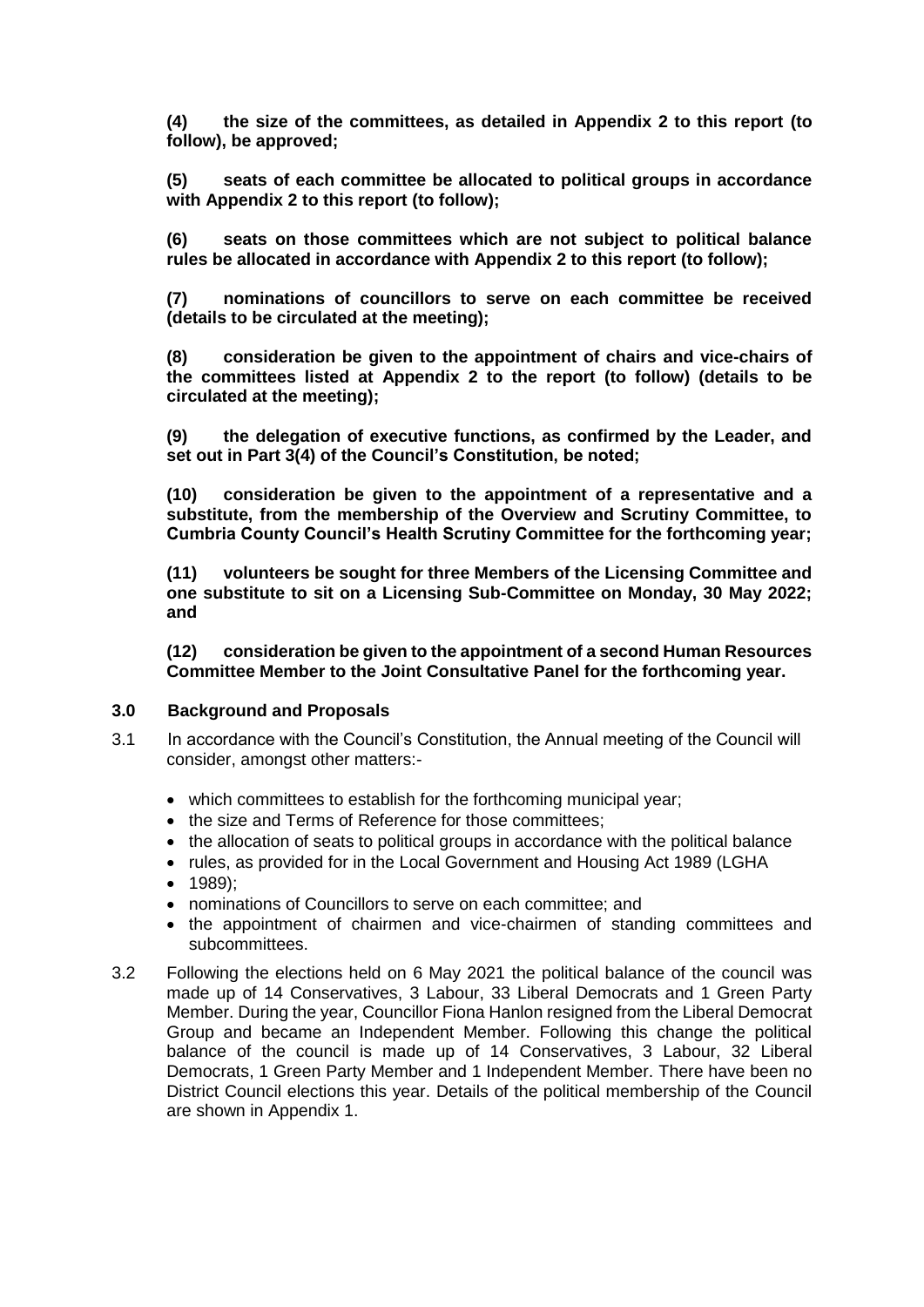3.3 The responsibility for Council functions delegated to each committee, and the size of each committee, is set out in Table 2, Part 3 of the Council's Constitution. Copies of the Constitution have been made available to all Members prior to this meeting and can be found on the Council's website.

#### **Allocation of committee places and appointment of committee chairs and vice-chairs**

- 3.4 The provisions of the LGHA 1989 include the requirement that, where Members of the Council are divided into political groups, then the membership of its committees and sub-committees must reflect the political balance of the Council as a whole.
- 3.5 Under LGHA 1989, the number of committee places to be allocated on committees of the Council is proportionate to that of the Council membership. However, the overall allocation must also be proportional to the Council membership. The Council is required to approve those allocations. The resulting allocation of committee places is set out in Appendix 2 (to follow).
- 3.6 The Council is bound to have regard to the wishes of the political groups in allocating committee places to individual councillors. A list of those councillors put forward by political groups for each committee will be circulated to members as soon as they are available, in addition to nominations received for the chairmen and vice-chairmen of the appropriate committees.

#### **Lake Administration Committee**

3.7 Section 16A of the Local Government (Committees and Political Groups) Regulations 1990 provides that the requirement of political balance does not apply to a committee or sub-committee which has established exclusively to discharge functions of the authority in part of the area of that authority. However, the Council, by custom and practice, has appointed the 16 elected members of the Lake Administration Committee in accordance with the political balance of the Council. The eight co-opted places are filled by persons nominated by Lakes Parish Council (three) and Windermere Town Council (five), as stipulated in the legal agreement made between the three councils in 1975. The Chairman and Vice-Chairman of this Committee will be appointed at its first meeting in the new municipal year as the Committee cooptees are entitled to vote on these appointments.

## **Licensing Committee**

- 3.8 Whilst the Licensing Committee is not required to be politically balanced, the Council has traditionally adopted this practice and the functions under the Licensing Act 2003 have been dealt with by this Committee along with other non-licensing Act functions which do require a Committee that is politically balanced. In order to provide clarity around these different functions the terms of reference as set out in Table 2 have been divided between a Licensing Committee (Licensing Act 2003 functions) and a Licensing Regulatory Committee to deal with other licensing matters and for the same Members to sit on both committees.
- 3.9 It has been necessary to make arrangements for a Licensing Sub-Committee meeting to take place on Monday, 30 May 2022 at 10 a.m.. This is regarding a two-day Festival in the village of Aldingham. Volunteers are required for three Members to sit on the panel plus one substitute. Panel Members should, if possible, be politically and gender balanced and already have received the appropriate training.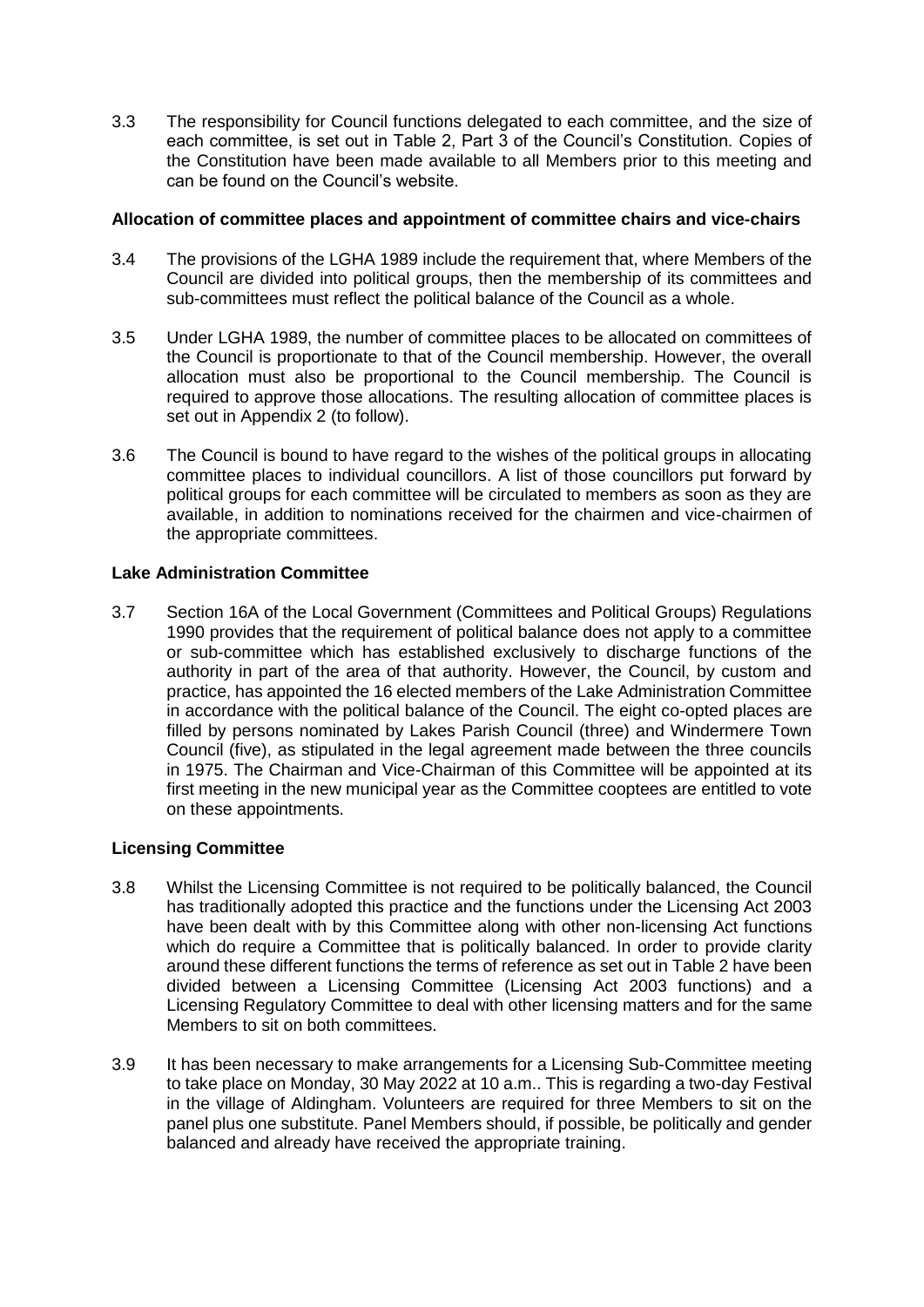#### **Scheme of Delegation to Officers**

3.10 The Scheme of Delegation to Officers and Proper Officer appointments is as set out in Part 3 of the Constitution.

#### **Cumbria County Council Health Scrutiny Committee**

3.11 South Lakeland District Council nominates a representative and substitute to Cumbria County Council's Health Scrutiny Committee on an annual basis from the membership of the Overview and Scrutiny Committee. To ensure that the representatives are able to attend the first meeting of the Health Scrutiny Committee, this decision is included in the appointments made at the Annual Meeting of the Council from members of the Overview and Scrutiny Committee.

#### **Joint Consultative Panel**

3.12 The Human Resources Committee, in addition to the Chairman, nominates an additional member of the Committee to sit on the Joint Consultative Panel. Nominations are sought from the membership of the Human Resources Committee to take up this role.

## **4.0 Appendices Attached to this Report**

| Appendix No. | <b>Name of Appendix</b>                                                           |
|--------------|-----------------------------------------------------------------------------------|
|              | Details of political makeup of the Council and terms of office for<br>councillors |
|              | Size and seats to be allocated to political groups on committees $-$ to<br>follow |

#### **5.0 Consultation**

5.1 The leaders of the political groups have been consulted and have been asked for nominations in relation to committee places, committee chairs and vice-chairs, where applicable.

#### **6.0 Alternative Options**

6.1 At its Annual Meeting, the Council is required to give consideration to the allocation of committee places, appointment of committee chairs and vice-chairs of committees and sub-committees, terms of reference to each committee and the scheme of delegation.

#### **7.0 Implications**

#### **Financial, Resources and Procurement**

7.1 There are no additional financial, resource or procurement implications arising as a result of this report.

#### **Human Resources**

7.2 There are no additional staffing implications arising as a result of this report.

#### **Legal**

7.3 The report and its recommendations have regard to the relevant legislation and constitutional requirements.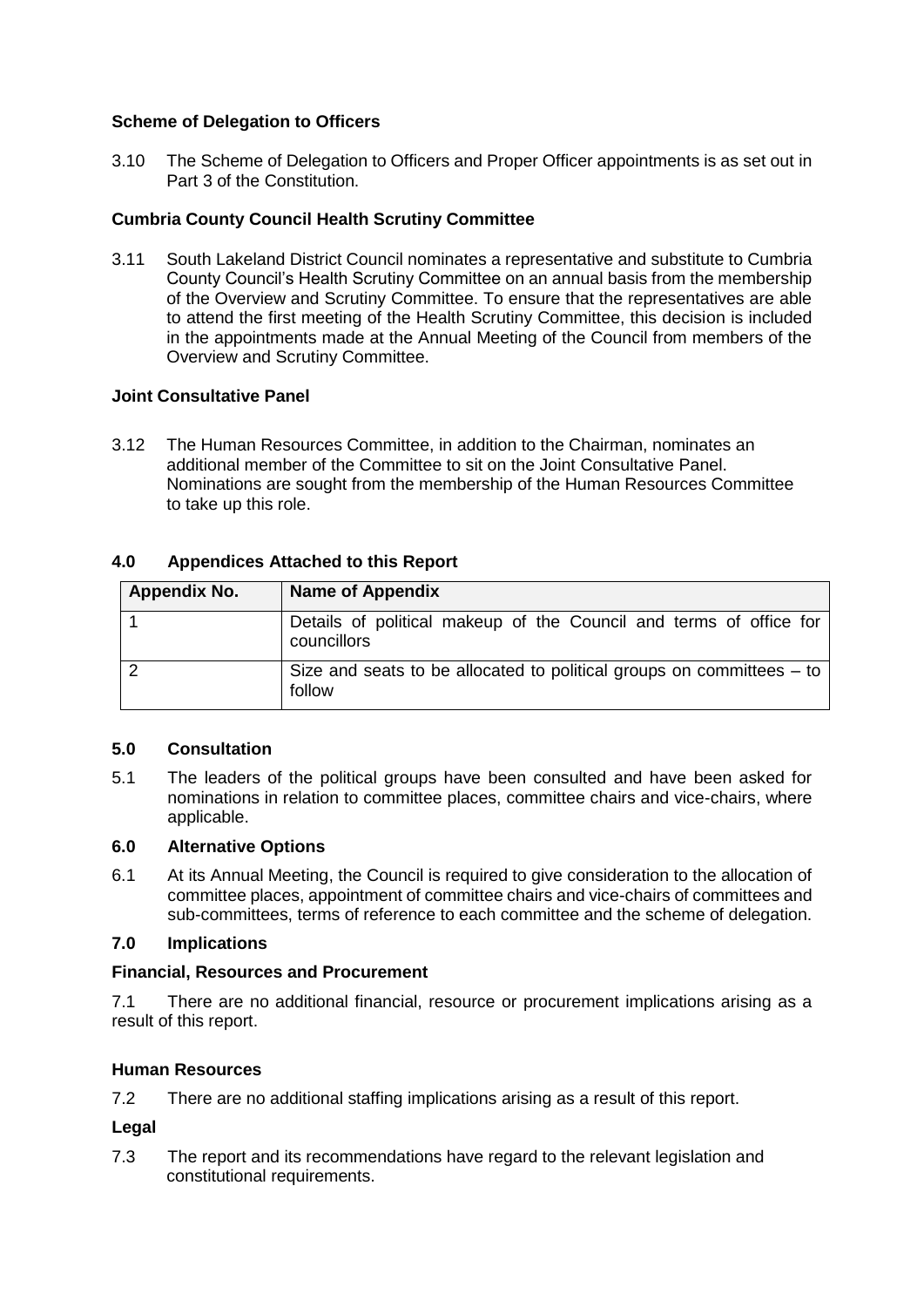7.4 The Cumbria Structural Changes Order 2022 provided that there would be no District Council elections in 2022.Further that South Lakeland District Council will no longer exist from the 31<sup>st</sup> March 2023. Instead the Council is being replaced by the new Westmorland and Furness Unitary Council. At this time all Councillors will no longer be Councillors of South Lakeland District Council and their terms of office will end.

#### **Health, Social, Economic and Environmental**

- 7.4 Have you completed a Health, Social, Economic and Environmental Impact Assessment? No
- 7.5 If you have not completed an Impact Assessment, please explain your reasons: The report deals with constitutional issues. There are no health, social, economic or environmental impacts arising as a result of this report.

#### **Equality and Diversity**

7.6 Have you completed an Equality Impact Analysis? No

7.7 If you have not completed an Impact Assessment, please explain your reasons: It is considered that the recommendations will have a neutral effect on equality and diversity.

#### **Risk**

| <b>Risk</b>                                                           | <b>Consequence</b>                                                                                   | <b>Controls required</b>                                              |
|-----------------------------------------------------------------------|------------------------------------------------------------------------------------------------------|-----------------------------------------------------------------------|
| Committees are not properly<br>constituted.                           | Challenge to decision making process.                                                                | Review constitutional<br>makeup                                       |
| <b>The</b><br>Constitution<br>the<br>οf<br>Council is not up to date. | Challenge to decision making process.<br>relevant<br>with<br>Failure<br>to<br>comply<br>legislation. | review<br>Ensure<br>and<br>make any necessary<br>legislative changes. |

#### **Contact Officers**

Linda Fisher - [Linda.Fisher@southlakeland.gov.uk](mailto:Linda.Fisher@southlakeland.gov.uk)

#### **Background Documents Available**

| <b>Name of Background document</b>       | Where it is available                                                                                 |
|------------------------------------------|-------------------------------------------------------------------------------------------------------|
| <b>Council Constitution</b>              | https://www.southlakeland.gov.uk/media/7573/south-<br>lakeland-district-council-constitution-2021.pdf |
| Local Government and Housing Act<br>1989 | https://www.legislation.gov.uk/ukpga/1989/42/content<br><u>s</u>                                      |
| Localism Act 2011                        | https://www.legislation.gov.uk/ukpga/2011/20/content<br>s/enacted                                     |